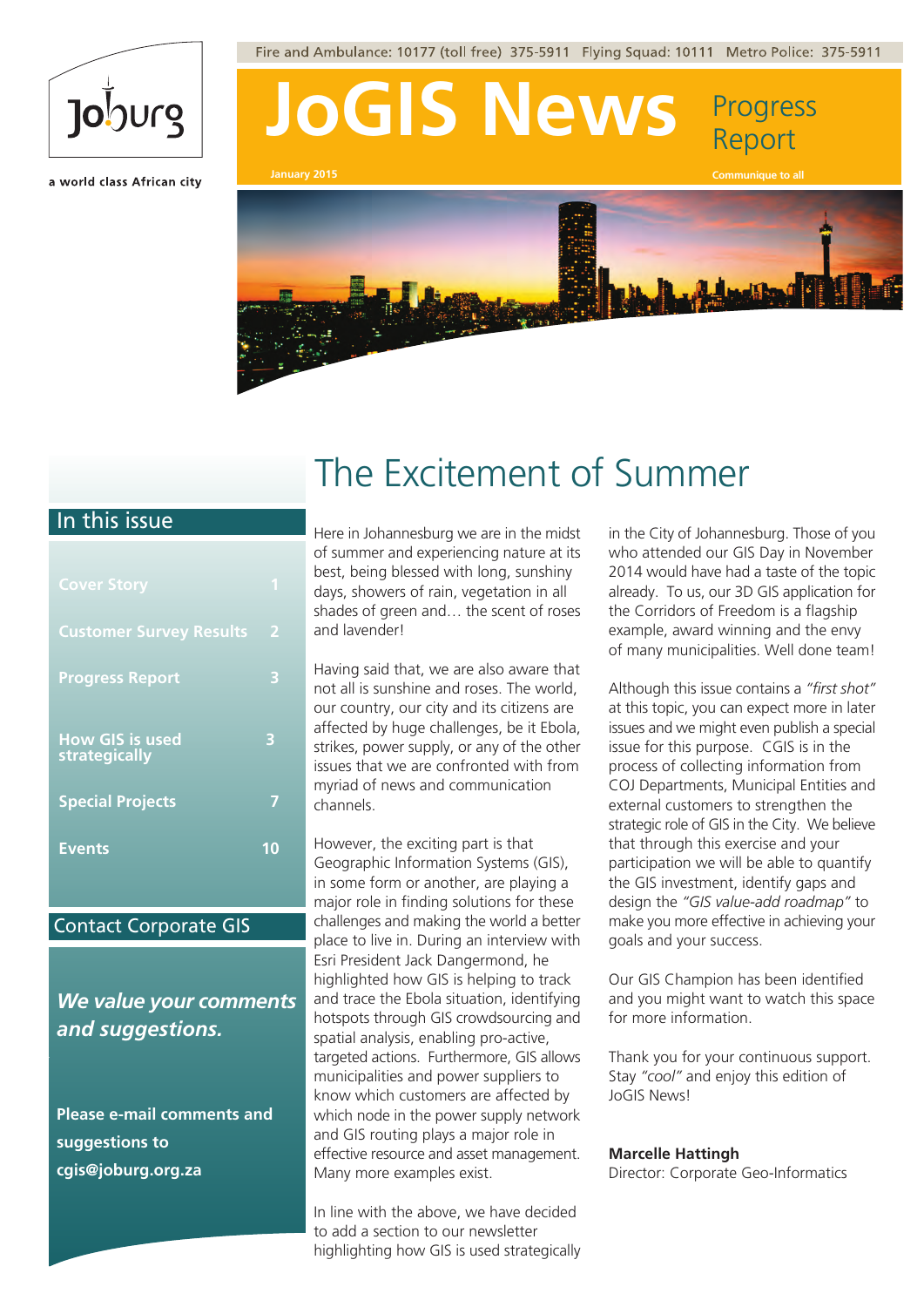Corporate Geo-Informatics (CGIS) conducts a bi annual customer survey and recognizes the survey as an essential tool with information about our customer expectations, customer satisfaction and strategies for improvement.

In December 2014, 67 questionnaires were returned.

### A summary of the results are reflected below:

- 1 Poor (0% 29%)
- 2 Below average (30% 49%)
- 3 Satisfactory (50% 69%)
- 4 Good (70% 89%)
- 5 Excellent (90% 100%)

#### Overall customer service - 85.39%

The next survey will be distributed during the months of May/June 2015.



### Customer Satisfaction Survey Results July 2014 - Dec 2014

Perspective of clients that participated in the survey

Primary industry segments that participated in the survey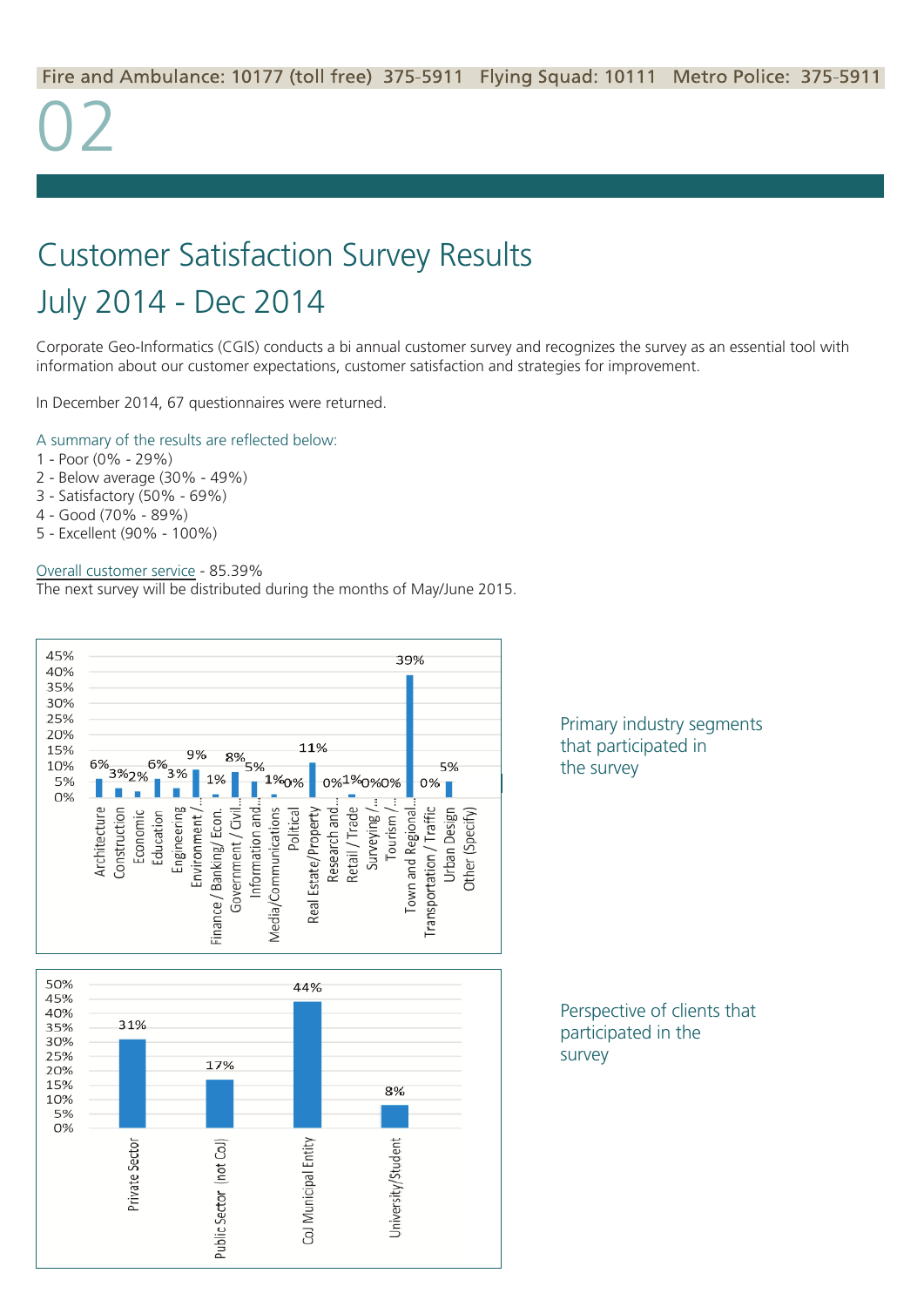### Spatial Information section:

For the period July 2014 to December 2014 the Spatial Info Section has captured 5 510 newly registered and S.G. Approved properties. A total of 104 Sectional Schemes with a total of 3838 units were attended to.

15 282 Cadastral Corrections were done and 5 347 Status Changes were attended to. 94 New CGIS Centre Lines (Roads) and JRA Road Links were captured. 83 Corrections to the CGIS Centre Lines (Roads) and JRA Road Links were done.

### Fax service section:

There are currently 406 subscribed clients with 3403 requests each attended to within 2 working days (16 hours).

### Projects section:

A total of 161 requests were attended to with an average of 98.76% requests completed within 3 days.

### Online Maps website:

For the first half of the 2014/2015 financial year (July - December

2014) the internal website on "City Maps" via Jozinet received a total number of 1 530 017 hits with an average of 255 003 hits per month.

The external website via eservices *(http://eservice.joburg.org.za)* experienced a total of 1 201 031 hits with an average of 200 172 hits per month, for the same period.

This is a total of 2 731 048 hits for internal and external websites over a 6 month period.

### Top 5 themes accessed:

Property Theme Zoning Theme Planning Theme (Internal access only) Transportation Theme Census Theme

### Top 5 users:

Corporate Geo-Informatics Johannesburg Property Company Valuations Department Development Planning Department

Revenue & Billing

### Progress Report July 2014 - December 2014

### How GIS is used strategically within the City of Johannesburg

### Problem solving:

The Property Information Systems section is responsible for all deeds ownership information and whether a stand or property should legally exist. Verifying ownership data cannot be done without verifying the spatial existence of a property. Discrepancies in terms of the size or description of a property are often only resolved after spatial investigations were done in conjunction with the deeds data. The lineage (parent to child relationship) of a property can clearly be seen spatially.

### Spatial enabling Departments:

Various departments within the City of Johannesburg, inherently collect and process their data on a daily basis. This data is usually captured and stored as hardcopy within an arch lever file or electronically within an excel spreadsheet. As the data continues to increase, ways to effectively manage and distribute the data is required. The main challenge is to automate and properly handle large volumes of data and the exchange of information into user-friendly methods for visualization and interaction with existing spatial data.

During the 2010/2011, a project was embarked on to spatially enable the facilities of Community Development (Comm Dev).

Working together with CGIS, Comm Dev implemented a methodology to electronically capture their data. In 2011/2012, the Comm Dev started the development of a multifaceted Facility management system that would help the department to properly quantify the maintenance and budget requirements. During 2012/2013 Comm Dev embarked on the maintenance and further additions of the information such as status of the condition, inventory, scanning of building plans, compliance and occupational certificates etc. Comm Dev is now able to use the spatial information within the GIS environment to create required maps and make informed decisions. During 2012/2013 CGIS assisted the Department of Economic Development with creating a socio economic database for the City. During 2013/2014 CGIS assisted Health with phase 1 of the Municipal ward based primary health care (PHC). In 2014/2015 we continue assistance with phase 2.

### Ward delimitation of boundaries:

CGIS plays an important role with assisting the Municipal Demarcation Board by using GIS for the ward delimitations criteria such as residents that regard themselves as a community, factors such as distances that can be a challenge for participating in meetings of ward committees, the topography and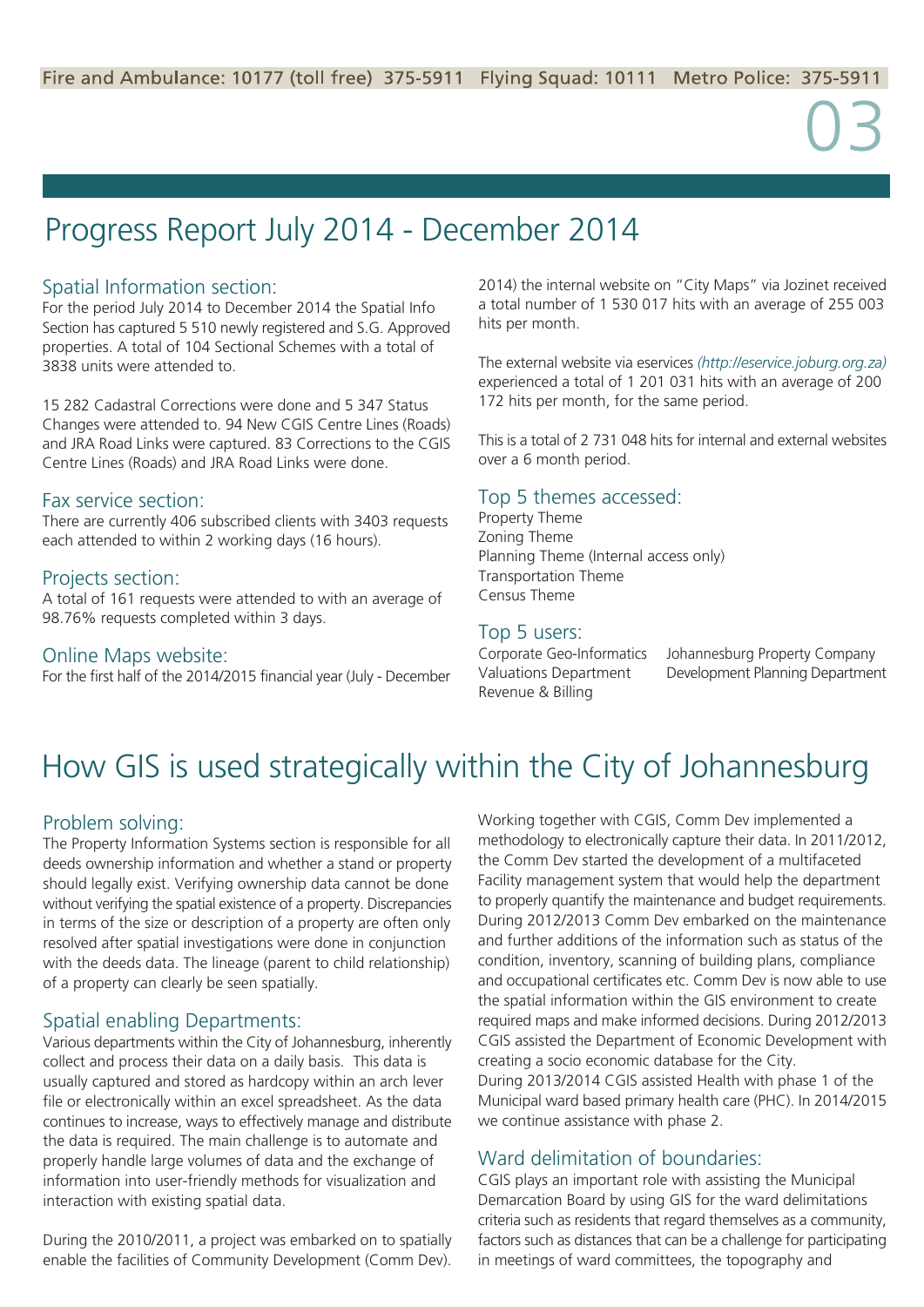physical characteristics of the municipal areas that need to be considered when drawing identifiable ward boundaries.

### Ward profiles

Ward Profile Atlas for the City of Johannesburg was compiled based on the national population Census 2011 data release by Stats SA. An overview of demographic and socio-economic trends for the City's seven administrative regions per ward, which totals to 130 wards. Incorporated in maps showing pie charts and tables allowing for regional and City comparisons, so that the City's stakeholders can better understand the unique circumstances and needs of individual communities as broken down by wards. The profile would be used as a working tool for the Ward councillors, regions and departments to perform analysis based on the Census 2011 data. It is also used as a tool within the Transit-Oriented Development Corridor (known as the "Corridors of Freedom").

### Municipal ward based primary health care:

The Municipal ward based primary health care (PHC) has been introduced by the national minister of health for better realisation of National Health insurance. Each municipal ward has at least one PHC outreach team. The team visits households in their catchment areas and documents the demography and epidemiology of those households and their health status.

Focus is on community mobilisation, health promotion and prevention and the priorities include maternal, child health, HIV and TB. 10 pilot sites were identified as phase 1 using GIS to create situational maps and a visual framework of the household health records.

### Urban Observatory Project:

The various GIS components within the City of Johannesburg contribute certain data layers towards the Urban Observatory Project powered by ESRI. The observatory allows users to compare and contrast a wide variety of systems and structures including water distribution, power grids, street networks, population density, public transit, open public spaces and sanitation services. The hope is that users, whether it be government officials, business leaders, or ordinary citizens, can determine the impact of urban growth and how that growth is impacting the world. The maps from the Urban Observatory can also be used to view and compare population age, quality of life, health care and cost of living in a dynamic way. To explore a variety of cities and themes go to the link below:

http://www.urbanobservatory.org/compare/index.html

### Registered vs unregistered property:

In the City of Johannesburg, there are incidents where informal settlements formed on either a farm land or proclaimed township, but the actual footprint of settlements does not merge with the cadastral footprint. There are also cases where land is being

used and occupied by the private sector without the legal processes being formally concluded. There are situations where housing projects have been initiated and developed on council and provincial land without the legal process of township establishment being concluded. The City has embarked on various projects to address these challenges. These include regularization of land, formalisation of informal settlements. This project focuses on the use of Geographic Information System (GIS) as a tool to aid in addressing some of these challenges. GIS technology is capable of answering spatially related questions such as what development activity is happening, where is it happening, why is it happening?

The purpose of the project is twofold. First, it aims to identify where development activity is taking place in the City and determine whether it is legal or illegal development. This refers to the properties within the process of township development or subdivisions which have not yet been concluded but the development is occurring. If illegal, the necessary measures are then to be taken by the Development Planning and other departments or entities involved.

### Executive dashboard:

The Corporate Geo-Informatics Directorate (CGIS) identified an opportunity to develop a user-friendly, graphical, real-time representation of current City key performance indicators, allowing Instantaneous and informed decisions to be made by executive management.

A pilot project was initiated in 2014, sourcing most recent economic data from the Department of Economic Development and the Department of Group Strategy, Policy Coordination and Relations.

A user friendly executive dashboard application was developed, utilizing spatial data from the City's GIS database and combining it with the sourced economic data.

The interactive dashboard will allow users to customise their reporting requirements and view the result/s on the dashboard. Users will be able to access the application on any handheld device, spanning several platforms (e.g. Windows mobile, Android, IOS). Launch date to be finalized, once thorough testing has been concluded.

### 3D building models:

The Corporate Geo-Informatics Directorate's aerial imagery database is updated every three years, budget permitting. New aerial products and related technologies are investigated and sourced in order to expand on the existing range of in-house aerial products. 3D building models were requested for key areas (e.g. CBD's) within the City of Johannesburg's jurisdiction area during 2012.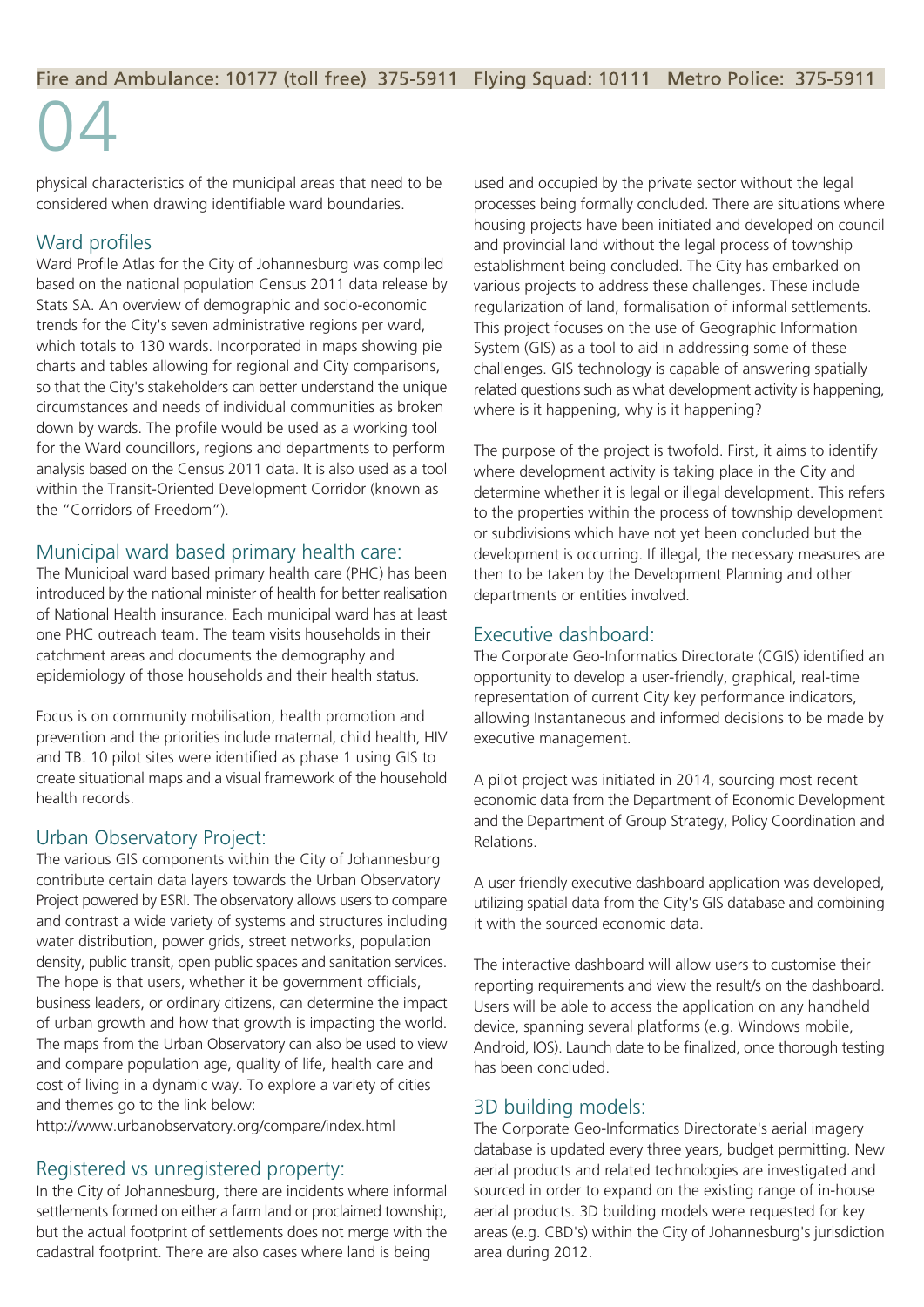### Fire and Ambulance: 10177 (toll free) 375-5911 Flying Squad: 10111 Metro Police: 375-5911

The Corridors of Freedom project created an opportunity to represent development proposals on a 3D platform, showing existing and future scenario's side-by-side. The 3D models were successfully used by the City Transformation Department during a recent International Planning conference, for which they received an award.

### Online map viewers:

The Corporate Geo-Informatics Directorate (CGIS) hosts and maintains two online map viewers for internal- and external clients. Core property related data can be obtained from the viewers, including (but not limited to) land parcels, street addresses, street names, zoning- & ownership information and aerial imagery.

The content of the online map viewers is updated twice weekly in order to reflect the latest approved property related changes within the City of Johannesburg.

Various City of Johannesburg business units utilize the internal online map viewer as part of their operational workflow process. The Township Application System (TAS), Building Plan application System (BAS), Law Enforcement System (LES) and Johannesburg Property Company application system (JPC) have been integrated with the online map viewer to validate property related information during the application registration phase.

The internal online map viewer has also been customized to empower selected Town Planning staff to create Map3 A- and B series maps as part of Town Planning Scheme amendment applications.

Development of a system generated Zoning certificate have been completed which will improve turnaround times at the CGIS Public Information Counter Section. Testing of the application is underway and will be implemented on the ArcGIS

for Server platform.

### C40 Cities Climate Leadership Group Mayors Summit Story Map:

Story maps use geography as a means of organizing and presenting information. They tell the story of a place, event, issue, trend, or pattern in a geographic context. They combine interactive maps with other rich content - text, photos, video, and audio - within user experiences that are basic and intuitive. Story maps also use interactive web maps created with ArcGIS Online, Esri's cloud-based mapping and GIS system. ArcGIS web maps let you combine your own data, including spreadsheets

and GIS data, with authoritative content and thematic maps from Esri and the GIS community. The web maps support visualization, queries, analytics, and popups for map features with rich content including photos and graphs.

This proved to be a very effective and relevant tool to showcase the C40 conference projects and measures that are and have been undertaken in an effort to mitigate, adapt and build resilience towards climate change.

### Rates & Taxes:

GIS has been used for tariff modelling based on Land Information System (LIS) for property information.

GIS also supports the enhancements of the Rates and Taxes policy using zoning, area, values, categories and ownership information from the LIS.

Furthermore, Rates and Taxes (Finance) utilise the LIS Admin client system, Aerial photography, Pictometry and the GIS online maps website on a daily basis.

### Research and Development (students etc.): Spatial risk assessment for an earthquake scenario in Johannesburg

Recently CGIS assisted a student from the University of Pretoria, studying his BSc (Honors) in Geo-Informatics. His research project was to assess the effects of earthquakes on both buildings and people, seismicity on infrastructure in the Greater Johannesburg area, particularly the potential loss that might be caused. His main challenge was to obtain seismic event data in the Greater Johannesburg area for the last 10 years so that he could map out points of current high seismic values. CGIS requested the Council for Geoscience to assist the student with the seismic data. He also collected building valuation information for specific buildings in the City of Johannesburg for his analysis.

With the data gathered he then identified further study areas like Sandton.

Thereafter he ran earthquake simulations. Once he collected enough data on the areas affected, he finalized the areas to then focus on the physical loss modelling, his risk assessment.

Corporate Geo-Informatics was invited to attend his final presentation contributing to his final year mark at the University of Pretoria. The CoJ received recognition and appreciation for GIS support and supply of crucial GIS data.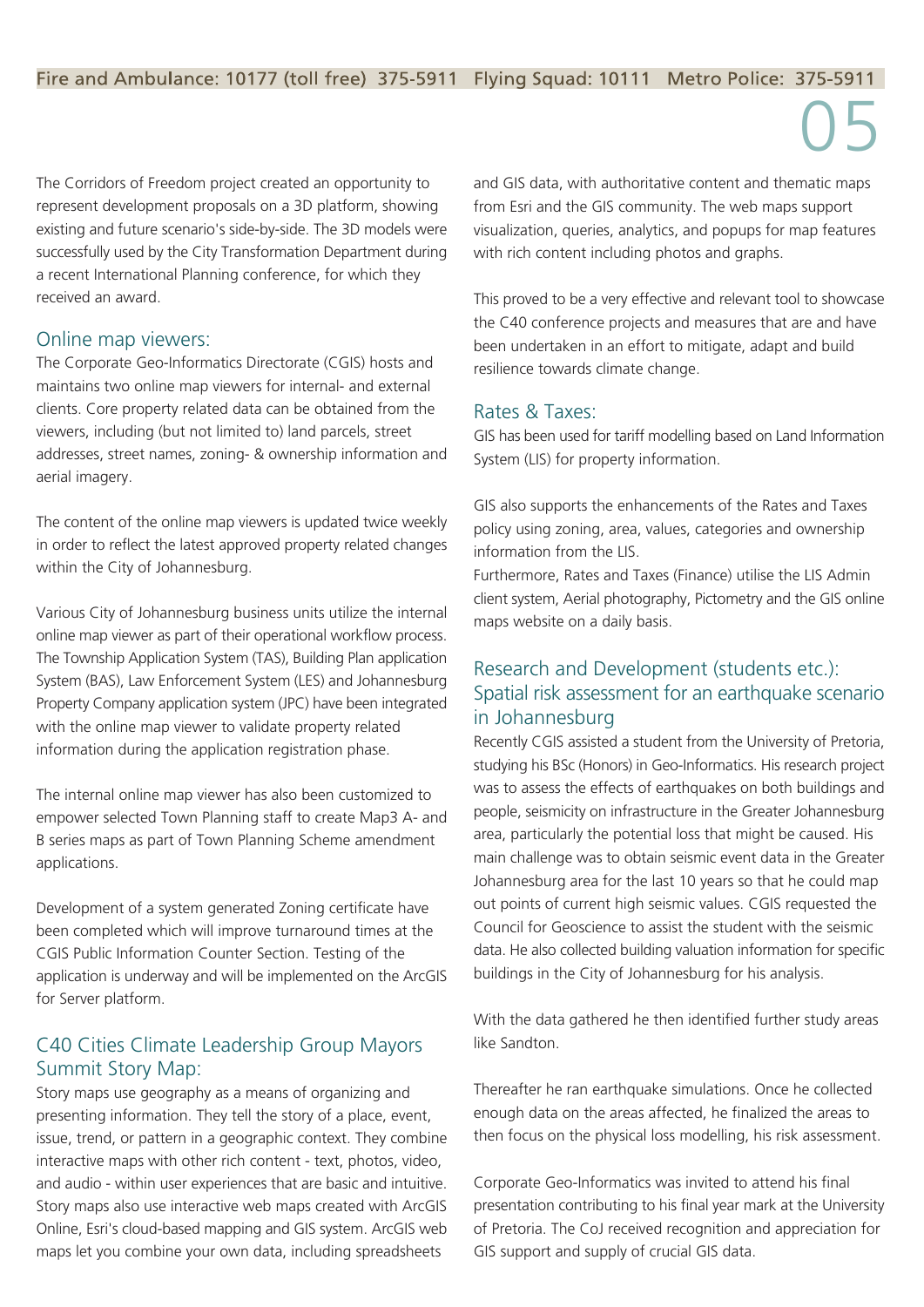The aim of this CGIS analysis project was to identify accident-prone areas in the three Corridors of Freedom (CoF) areas using GIS tools. This involved plotting individual accident spots, identifying accident-prone areas using GIS's spatial analysis tools.

The above aim was achieved through generating a data analysis map for the three CoF areas using ArcGIS 10.2. The data used involved two sources i.e. primary and secondary data sources. The data collected from primary sources included the geographic coordinates of some of the accident hotspots and the secondary data source involved sourcing information from existing records. Such data included traffic accidents records for different road junctions in the city.

The map on this page shows the result of the hotspots analysis of fatal car accidents within the three Corridors of Freedom, namely; Louse Botha, Empire-Perth and Turffontein.

The map gives an insight of the most fatal car accident prone areas in the CoF areas. This information can be used to inform the decision-making process especially with the transportation department, traffic and other departments.



The project equally showed that GIS technology is able to handle traffic accident analysis. As the result is presented in a single map format, it is easy to interpret. The GIS is an effective tool to display different types of spatial accident distribution. The use of GIS enables relevant accident data to be quickly processed and displayed on a map. The results of this project can also help to improve the road safety by pro-active advanced planning and maintenance.

### Analysis of road traffic accidents hotspots within the corridors of freedom

LIS became responsible for the loading and processing of Deeds ownership information in 2010. Between 2010 and 2012 focus was on the enhancement of processes and applications to load

and process the weekly deeds transfer files as received from the Deeds Office. In June 2012 a project was launched to enhance the quality of the Deeds Data on LIS especially transfers registered prior to 2010.

#### The number of registered properties and sectional title units on

LIS without owner information was identified. These properties need to be investigated individually in terms of the correct ownership and status of the property according to the Deeds information. The ownership information is then manually captured on LIS accordingly.

Significant progress has been made since June 2012 as indicated below:

### Data Quality

|                  | <b>Total registered properties</b> | Properties without owner information | % of registered properties without<br>owner information |
|------------------|------------------------------------|--------------------------------------|---------------------------------------------------------|
| <b>June 2012</b> | 620 719                            | 28 433                               | 4.8                                                     |
| June 2013        | 623 323                            | 16436                                | 2.7                                                     |
| <b>June 2014</b> | 625999                             | 11 636                               | $1.8^\circ$                                             |
| January 2015     | 634224                             | 7 300                                |                                                         |

### Registered Properties/Sectional Title Units without owners on LIS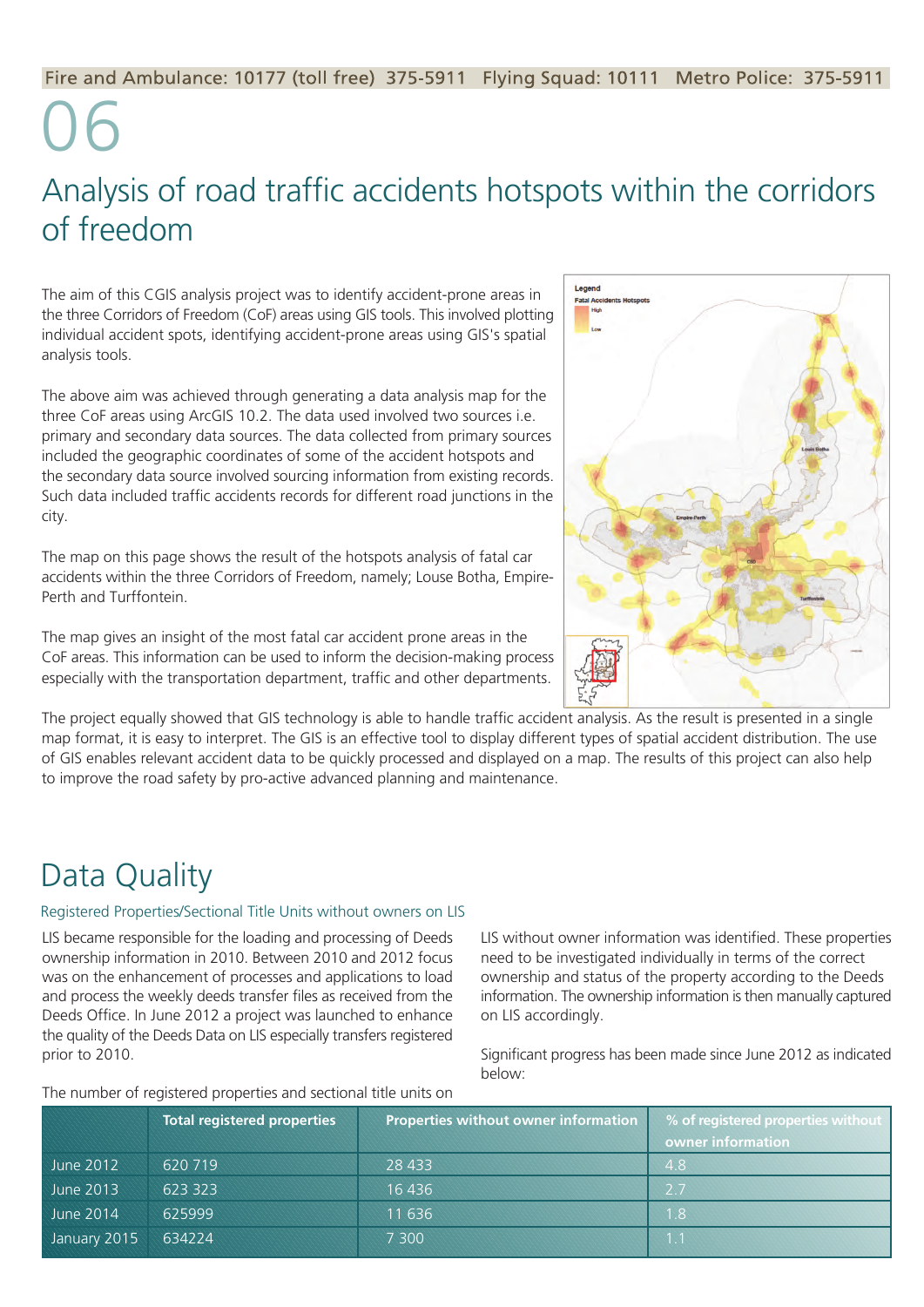## 07

Ownership information currently outstanding is more time consuming to resolve due to missing information either in the Deeds Office (e.g. ID numbers of buyers or sellers) or the Survey General Office (e.g. subdivision diagrams or consolidations). The aim is to complete the project by June 2015.

### Deeds Alignment Project

The aim of the project is to compare the City's existing property and ownership information with the Deeds Information. This is an extremely complex process that requires special technical skills and property knowledge. Both the deeds data and the LIS data are also dynamic as it is updated daily.

A pilot project (phase1) was launched in June 2013 to determine the methodology. An area of 1 520 properties were identified and validated.

The process entails the purchasing of the raw deeds data, the loading and formatting of the deeds data in a usable format and the validation of the individual deeds records in terms of completeness.

The raw deeds information is then compared to the existing data on LIS in terms of:

- i) The legality of the property (existence of property and status of property on LIS)
- ii) The ownership in terms of the buyer information, seller information and possible endorsements
- iii) The lineage of the ownership information (current and history owners)
- iv) The lineage of the property (the 'parent/child' relationship of the property)
- v) The completeness of the street address information on LIS.
- vi) The completeness of the zoning information on LIS.

- Name of township / farm / agricultural holding
- The SG id of the property to be reversed
- From current status
- To new status
- The SG id of the property replacing the existing property
- Registration date of the replacing property
- Current value displayed of the property to be reversed

A second phase was launched in June 2014. The area identified includes 10 533 properties. The aim is to complete the validation of these properties by June 2015.

During the course of the 2014/2015 financial year, the Spatial Information Section will be attending to various projects to ensure the continuous adherence to Data Quality. Six Projects have been identified for this purpose and are currently in progress excluding the Township Title project:.

#### 1. Reverse Status List No.16

 This project entitles a number of 1 621 records which were identified for reversals. The reversal in 99% of the time evolves the status being changed from registered to S.G. Approved as the properties either do not yet exist in Deeds Office or are still registered as T/T (Township Title) . This project has been completed and is thus 100% resolved. The Reverse Status List is sent to all the role players in the various Departments that are also affected by these corrections to inform them of the changes and to supply additional information that assist other role players in the value chain(s) to their work easier.

### The following is attended to during the course of the project::

### Special projects:

|              | <b>Total registered properties</b> | Properties without owner information | % of registered properties without<br>owner information |
|--------------|------------------------------------|--------------------------------------|---------------------------------------------------------|
| June 2012    | 191 020                            | 41 247                               | 27.4                                                    |
| June 2013    | 195 341                            | 8 1 1 6                              | 4.32                                                    |
| June 2014    | 197 188                            | 941                                  | 0.47                                                    |
| January 2015 | 203134                             | 524                                  | 0.25                                                    |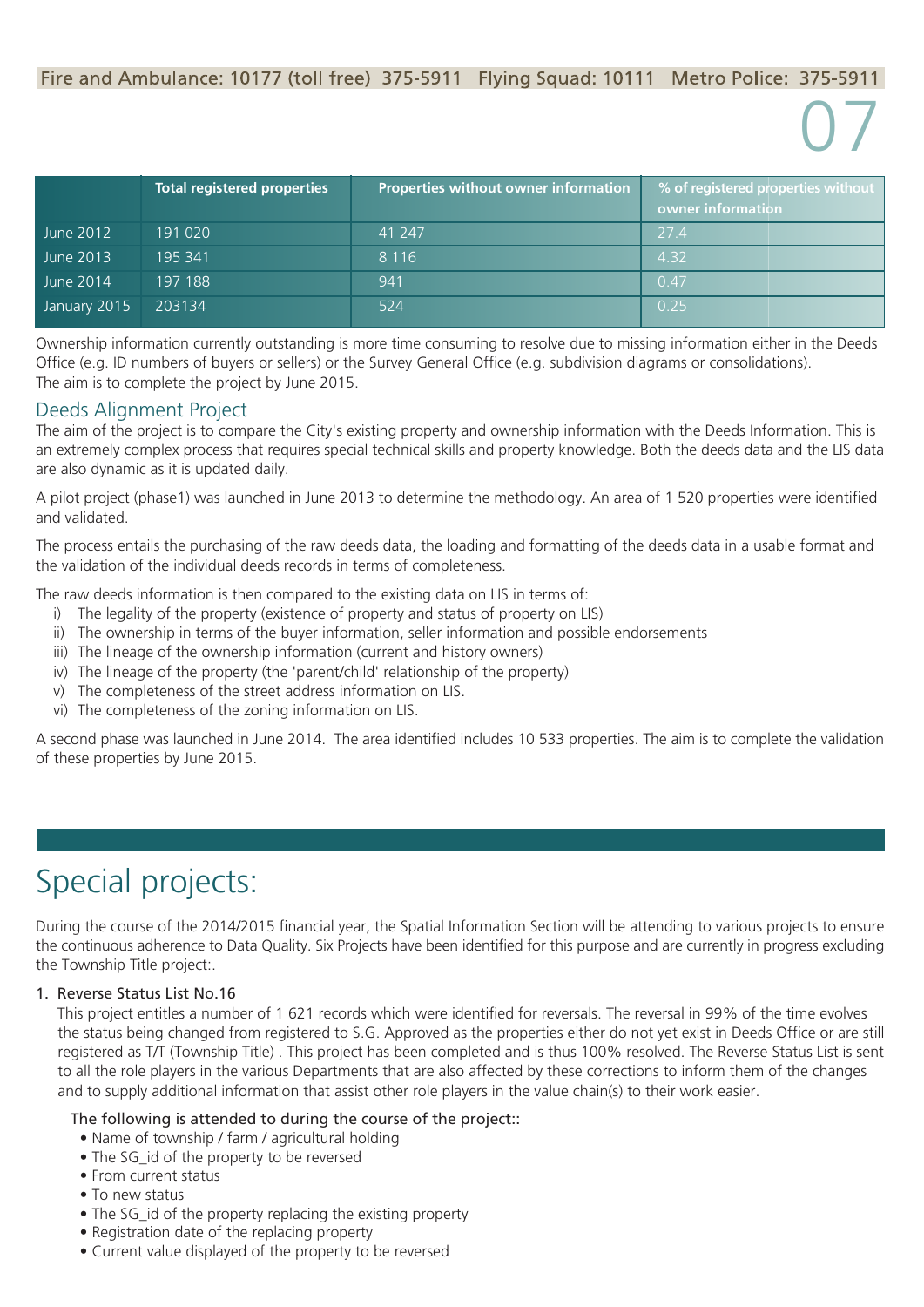## 08

- Current value displayed of the replacing property
- Legal area of the replacing property in square metres
- The reason stipulated for the reversal to be done (Not yet registered in Deeds Office, Property still T/T in Deeds Office or General Plan withdrawn / Property re-layout)

### 2. T/T Properties

 The T/T Properties Project also entails the reversal of properties This project will commence during January 2015. It exists of 3 258 properties that need to be investigated and if need be, the status reversed.

### 3. Deeds Alignment Pilot Area

 This project commenced during the previous financial year and was completed during this financial year. This project attended to all land type codes, erven, farms and agricultural holdings. A total of 1 114 records were verified during this period. This project is 100% resolved.

- Name of township / farm / agricultural holding
- The topology of each property verified
- If any topology error exists, it is corrected
- The lineage of each property is verified
- If any lineage error exists, it is corrected
- The legal area of each property is verified
- If any legal area error exists, it is corrected
- The land type codes of each property is verified  $(1 =$  erven,  $2 =$  farm and  $3 =$  agricultural holding)
- If any land type codes exists, it is corrected
- All slivers (overlapping and possible gaps in the data) that might exist are checked and corrected accordingly

### The following was attended to during the course of the project :

The Phase I is a continuation of the Pilot Area. 10 518 Properties were identified for this project and is currently in progress. Of the 10 518 records 3557 have been verified to date. The project, from a spatial information context, is currently 33.82% completed.

### 4. Legal Area Phase IV

 The last Phase of the Legal Area project, Phase IV, is also currently in progress. These are all the legal areas that could not be resolved via Phase I to III. The correction requires a geometry correction first.

- Name of township / farm / agricultural holding
- The spelling of each road is verified
- If any spelling error exists, it is corrected
- The"path" of each road is verified
- If any error exists, it is corrected
- The data is checked for any missing CGIS Centre Lines and the JRA Road Links
- If any is detected, it is captured
- After all the checks and validations have been done, the alignment of the 2 layers are done

This project consists of a total of 29 457 records of which 3 035 have been completed to date. In 99% of the cases it is not just the property in question that needs corrections to be done, but the surrounding properties as well.

The project is also not just limited to current registered properties, but history, S.G. approved and withdrawn properties are also attended to. This project is currently 10.30% completed.

### The following is attended to during the course of the project:

- The geometry investigated and corrected according to the S.G. diagrams / General Plans
- The newly created legal area field (CURR\_LGL\_AREA\_M2) populated once geometry corrections are done
- The existence of the Legal Units are also verified ( square metres, square feet, square roods, hectares etc.)
- Where required the legal units are updated

### 5. Alignment of the CGIS Centre Lines and JRA Road Links

 In conjunction with the Deeds Alignment Project, a project was identified for the alignment of the CGIS Centre Lines and the JRA Road Links. It covers the Deeds Alignment Project Phase I and 2 areas.

Where possible road names are verified against the S.G. General Plan and the 2 road layers aligned to match. Where renaming of the roads occurred and it is not available on the General Plans,

it is referred to the Street Address Section for investigations and confirmations. A total of 7 050 CGIS Centre Lines and the JRA Road Links combined, have been identified of which 5 187 have been completed to date. This project is thus 73.57% completed.

### The following is attended to during the course of the project :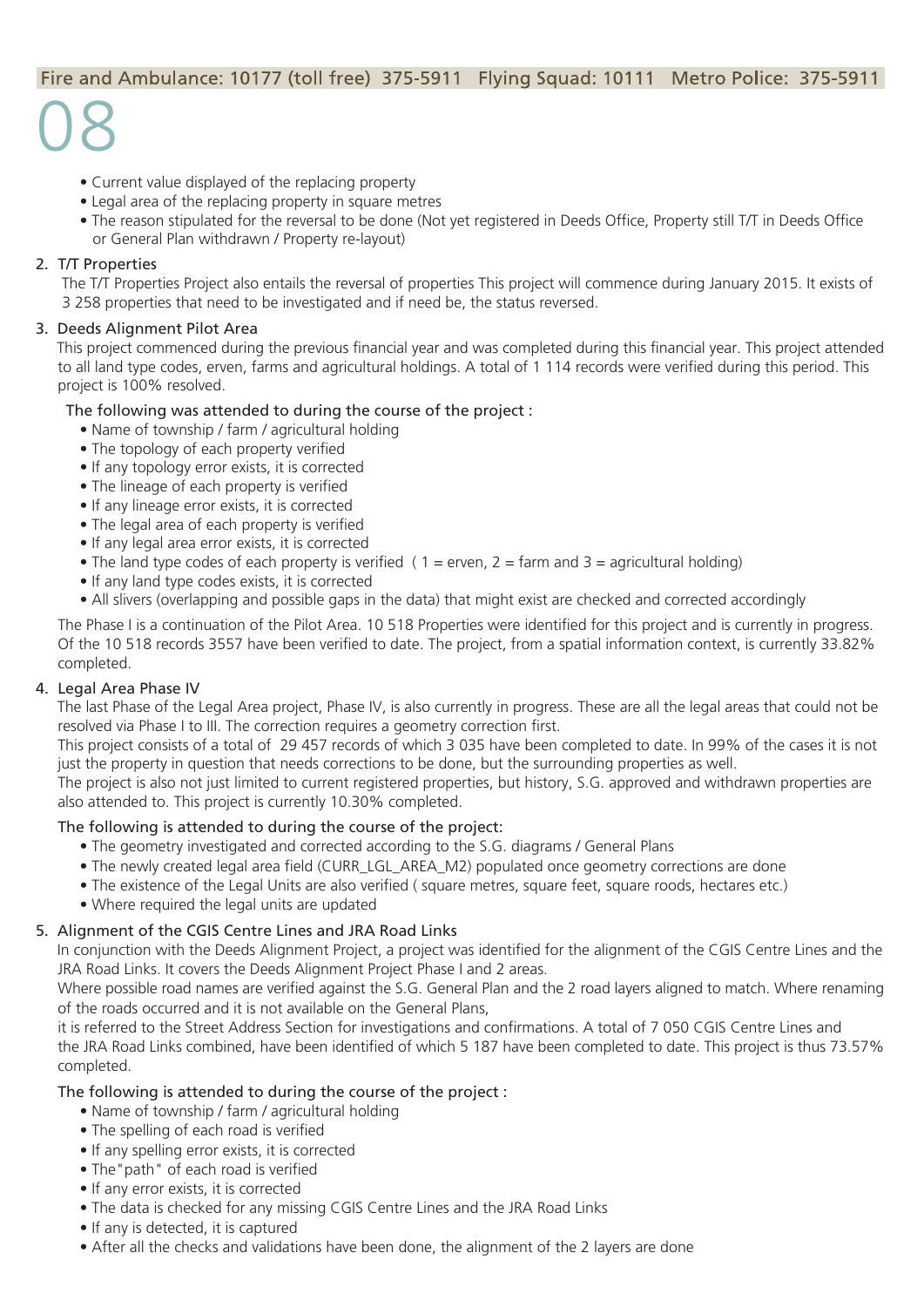Movement of cadastral boundaries which affect adjacent properties that were not identified for verification. *Example: North Riding Ext. 92 is identified for verification, but the zoning was not aligned to cadastral boundaries. The zoning was updated but North Riding Ext. 54, Ext. 60 and North Riding A.H. were affected (see below).*



### Zoning data clean up

The Zoning section had embarked on zoning data clean up, the major projects that are currently in progress are as follows:

### 1. Sandton Town Planning Schemes (TPS) Zoning Verification

#### Project Overview

There are 1257 townships within the Sandton TPS that were verified. The main objective of this data cleanup is to have (i) error free zoning; (ii) updated zoning according to recent amendment scheme/s; (iii) ensure all the properties have zoning and; (iv) ensure all amendment schemes are complete and linked to the corresponding properties.

Some townships, Bryanston in particular, are dominated by properties with more than one rezoning on one property. We ensure that the zoning is in line with the latest use zone as on the latest amendment scheme.

#### **Challenges**

The following challenges were encountered during the project; (i) incomplete amendment schemes linked; (ii) incorrect amendment schemes linked to properties; (iii) unclean cadastral boundaries (slivers) and unable to locate amendment scheme from archive (Records).

### Achievement

- With the exception to Byanston, the overall project is 99% complete. Investigation of incomplete information is in progress.
- Bryanston is 22% complete.

### 2. Reverse Status Change List 16

### Project Overview

The main objective of this data cleanup is to (i) verify use zone on the properties on List 16; (ii) update zoning according to recent amendment scheme where necessary; (iii) ensure all the properties have zoning and; (iv) ensure all amendment schemes are complete and linked to the corresponding properties. There are 1621 records identified.

### **Challenges**

#### Achievement

• Out of the total list of 1621 records, 1597 records were verified (99%).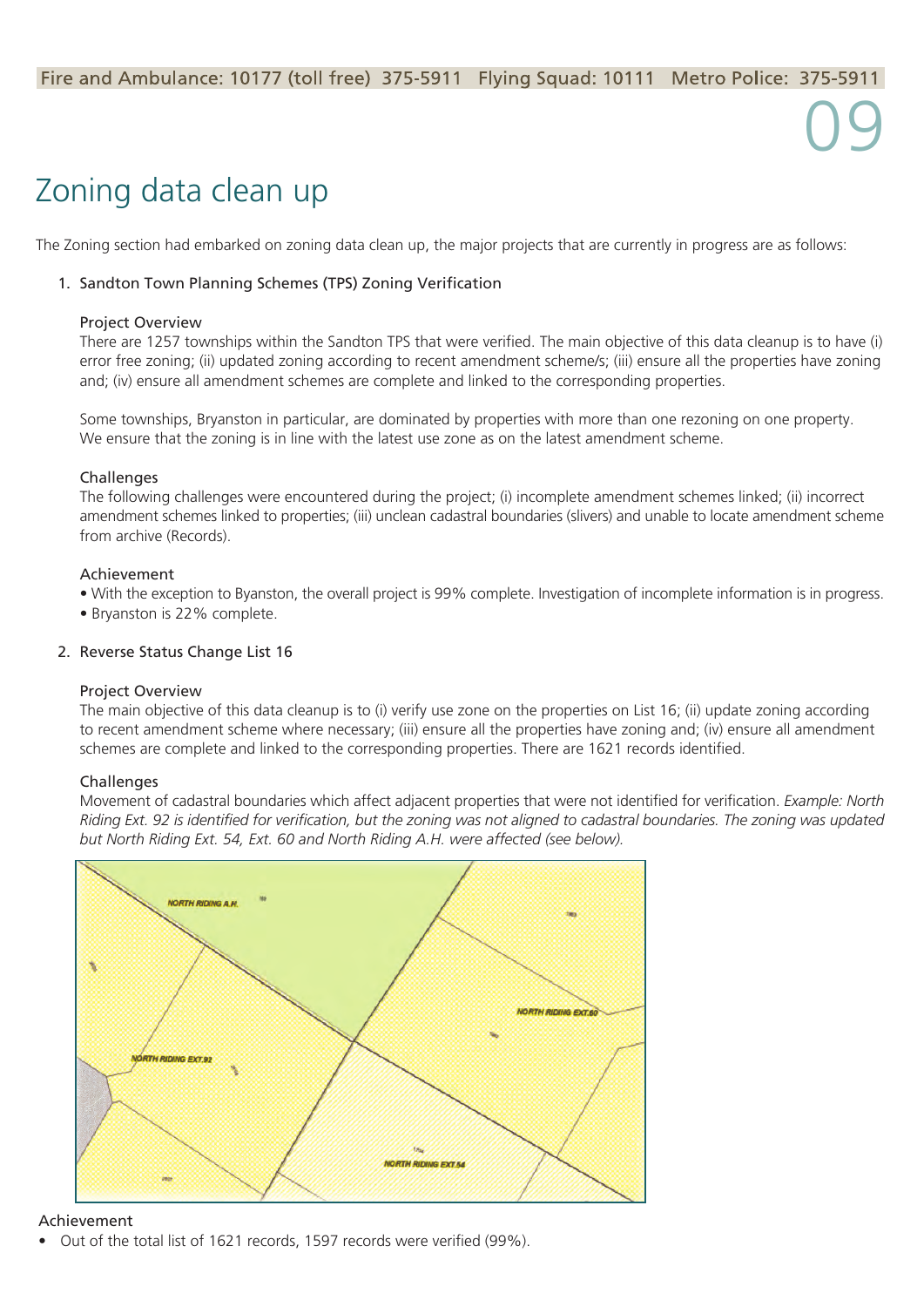## 10

### 3. Deeds Alignment Project

#### Project Overview (Pilot - Phase1)

The main objective of this data cleanup is to (i) verify use zone on the properties identified; (ii) update zoning according to recent amendment scheme where necessary; (iii) ensure all the properties have zoning and; (iv) ensure all amendment schemes are complete and linked to the corresponding properties.

Some new townships are established on portions of farms and /or agricultural holdings. This list was divided into three classes, namely (i) Farms; (ii) Agricultural Holdings; (iii) Townships.

There are new townships that are not yet proclaimed, the zoning section cannot allocate new zoning on SG Approved townships (Chartwell Ext. 7, Chartwell Ext. 14, etc.).

#### Challenges

• Cadastral slivers caused zoning overlaps.

#### Achievement

There were not many changes in zoning, we monitor the new townships. As soon as we receive documentation for new promulgated townships, we will update accordingly.

### Events

### CGIS celebrates GIS Day and emphasise quality data

The City of Johannesburg's Corporate Geo-Informatics (CGIS) department has been celebrating GIS Day since 1999. This year's theme was "Data Quality" with an open day allowing visitors the opportunity to gain an overall perspective of the importance and value of GIS technology.

Each section within CGIS presented their work and explained their role within the data stream, the type of data they collect, as well as how the data is filtered and cleaned of duplications and errors.

CGIS also has data partnership agreements with other organisations, clients and companies to obtain quality data that would be too resource intensive for CGIS to source themselves.

The event was a reminder of the importance of good quality data. CGIS is actively improving the property information to ensure the billing, zoning and other GIS related challenges are minimised.









*The CGIS Zoning Section made the most of the occasion to celebrate GIS Day. From left: Petros Hlengwa, Janie Thomas, Rendani Pharamela, Clifford Lebokela and Herbs Mulaudzi.*

*Snethemba Yengwa shows the different CGIS datasets.*

*Moses Letsatsi takes a group of visitors on a tour of the CGIS office, starting with the type of data CGIS produce.*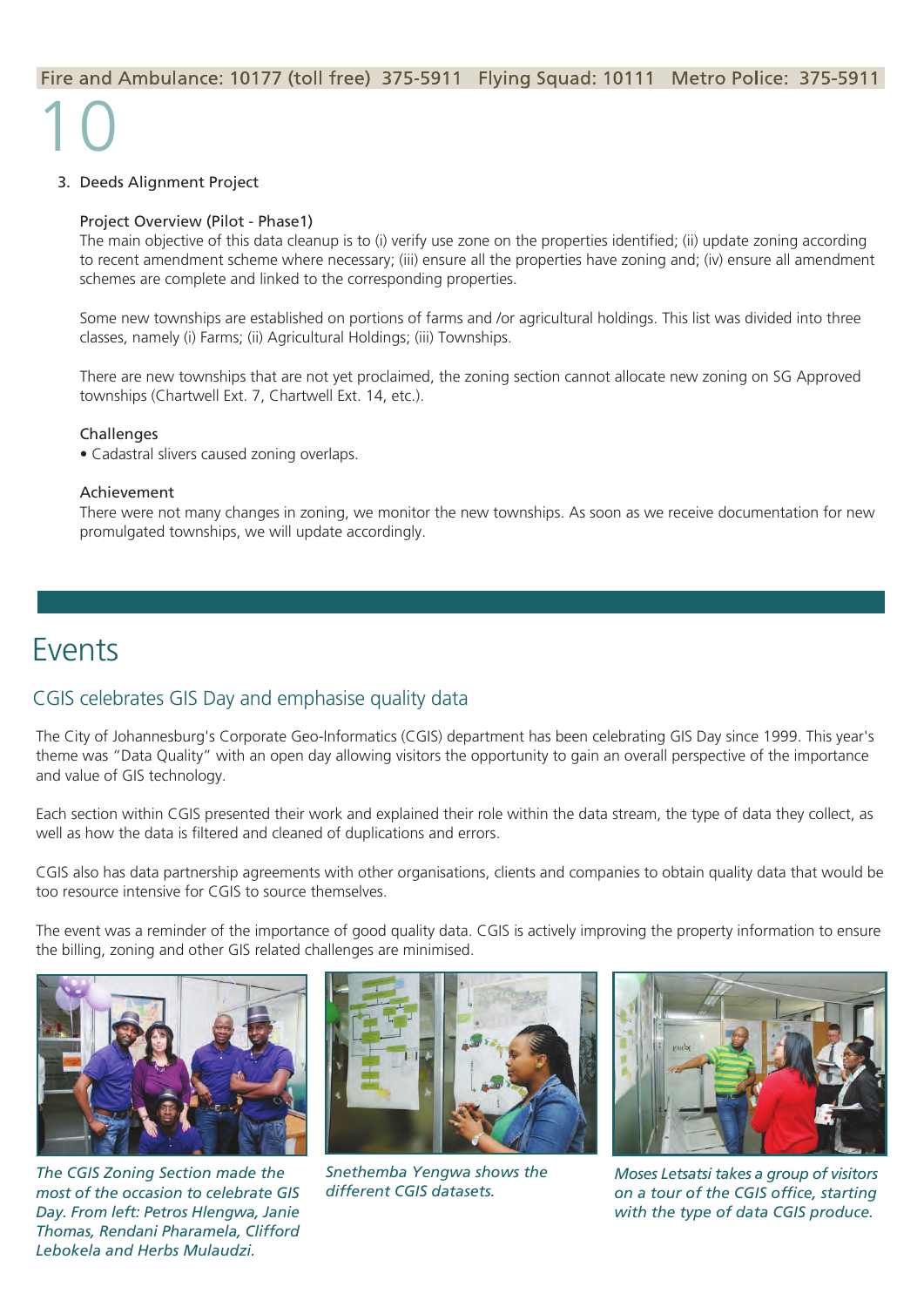### 11 University of Johannesburg

### Promoting GIS careers to learners

The City of Johannesburg's Corporate GIS (CGIS) unit in conjunction with the University of Johannesburg's Department of Information and Knowledge Management, Esri South Africa, and GISSA hosted the annual "Map your world through GIS" event for school pupils on 3 and 4 September 2014 of which 16 schools attended.

The event was held in UJ's computer labs at the Kingsway campus, and was divided into six sessions.

This year the value of information in decision-making was highlighted using Statistics South Africa Census data and CGIS Land Distribution data in Esri's educational map work software, Funda Lula.

The concepts such as vector and raster data, and how projections work and the importance of interpretation of the data were also emphasised.

The Department of Information and Knowledge Management added an introduction on Information and Knowledge management, explaining how the internet is changing the way people communicate with one another, do business, exchange ideas, study and transmit information. Right information at the right time is essential for good decision making. The know-how of information management is therefore an essential skill needed in the modern corporate world.

Since its inception five years ago, the event has kept growing and receiving good feedback. Six schools have already booked for the 2015 event.







*Information and knowledge Management*

Applause is given to the CGIS "Sparkle Committee" who was formed as an initiative to raise "fun"ds towards the office year end function. Don't be embarrassed if your jaw dropped when you witnessed the thrilling stunts THE STAFF of Corporate Geo-Informatics attempted. They are fearless!! They don't just work hard but they play hard as well. CGIS enjoyed their fun filled team building event and a wide number of "thrilling rides" at the Gold Reef City Theme Park where there is no shortage of incredible things to see and do.

This unique group of GIS Species lit up the theme park with excitement and energy! Everyone joined in with playing, relaxing & laughing… and once our bellies began to grumble, we met up as one big family to enjoy a tasty lunch around a long stretched out VERY buzzing table.

With Corporate Geo-Informatics staff you can find yourself, lose yourself, we have it all!



### Sparkle Committee

Inside the hour glass…..